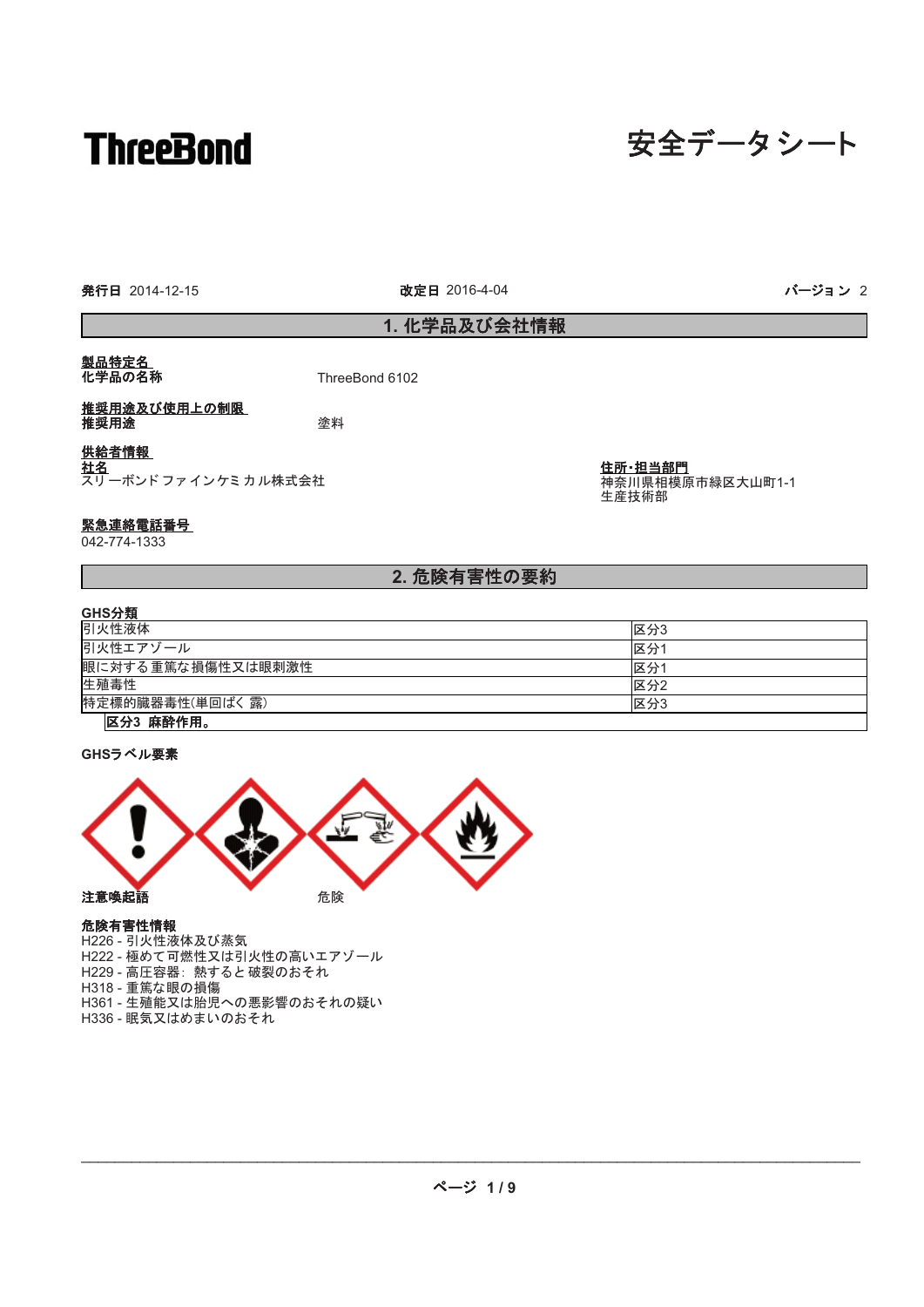### 注意書き - 安全対策

- 使用前にラベルやSDSを確認すること。
- •全ての安全注意を読み理解するまで取り扱わないこと。
- 指定された個人保護具を使用すること。
- •粉じん/煙/ガス/ミスト/蒸気/スプレーの吸入を避けること。
- •屋外または換気の良い場所でのみ使用すること。
- 熱、火花、裸火のような着火源から遠ざけること。一禁煙 •裸火又は他の着火源に噴霧しないこと。
- •加圧容器: 使用後を含め、穴を開けたり燃やしたりしないこと
- 容器を密閉しておくこと。
- 容器を接地すること /アースをとること。
- •防爆型の電気機器、換気装置、照明機器等を使用すること。
- 火花を発生させない工具を使用すること。
- •静電気放電に対する予防措置を講ずること。
- •涼しいところに置くこと。

### 注意書き - 応急措置

•暴露または暴露の懸念のある場合: 医師の診断/手当てを受けること。

•目に入った場合:水で数分間注意深く洗うこと。次にコンタクトレンズを着用していて容易に外せる場合は外すこと。その後も 洗浄を続けること。

\_\_\_\_\_\_\_\_\_\_\_\_\_\_\_\_\_\_\_\_\_\_\_\_\_\_\_\_\_\_\_\_\_\_\_\_\_\_\_\_\_\_\_\_\_\_\_\_\_\_\_\_\_\_\_\_\_\_\_\_\_\_\_\_\_\_\_\_\_\_\_\_\_\_\_\_\_\_\_\_\_\_\_\_\_\_\_\_\_\_\_\_\_

•ただちに医師に連絡すること。

- •皮膚(または髪)に付着した場合: 汚染された衣類を直ちに全て脱ぐこと/取り除くこと。皮膚を流水/シャワーで洗うこと。
- ・吸入した場合:空気の新鮮な場所に移し、呼吸しやすい姿勢で休息させること。
- 火災の場合: 消火に二酸化炭素、粉末消火剤、または泡消火剤を使用すること。

## 注意書き - 保管

- 施錠して保管すること。
- •換気の良い場所で保管すること。容器を密閉しておくこと。
- •日光から遮断し、50 ℃以上の温度に暴露しないこと
- 注意書き 廃棄
- 内容物/容器を承認を受けている廃棄物処理施設に廃棄すること。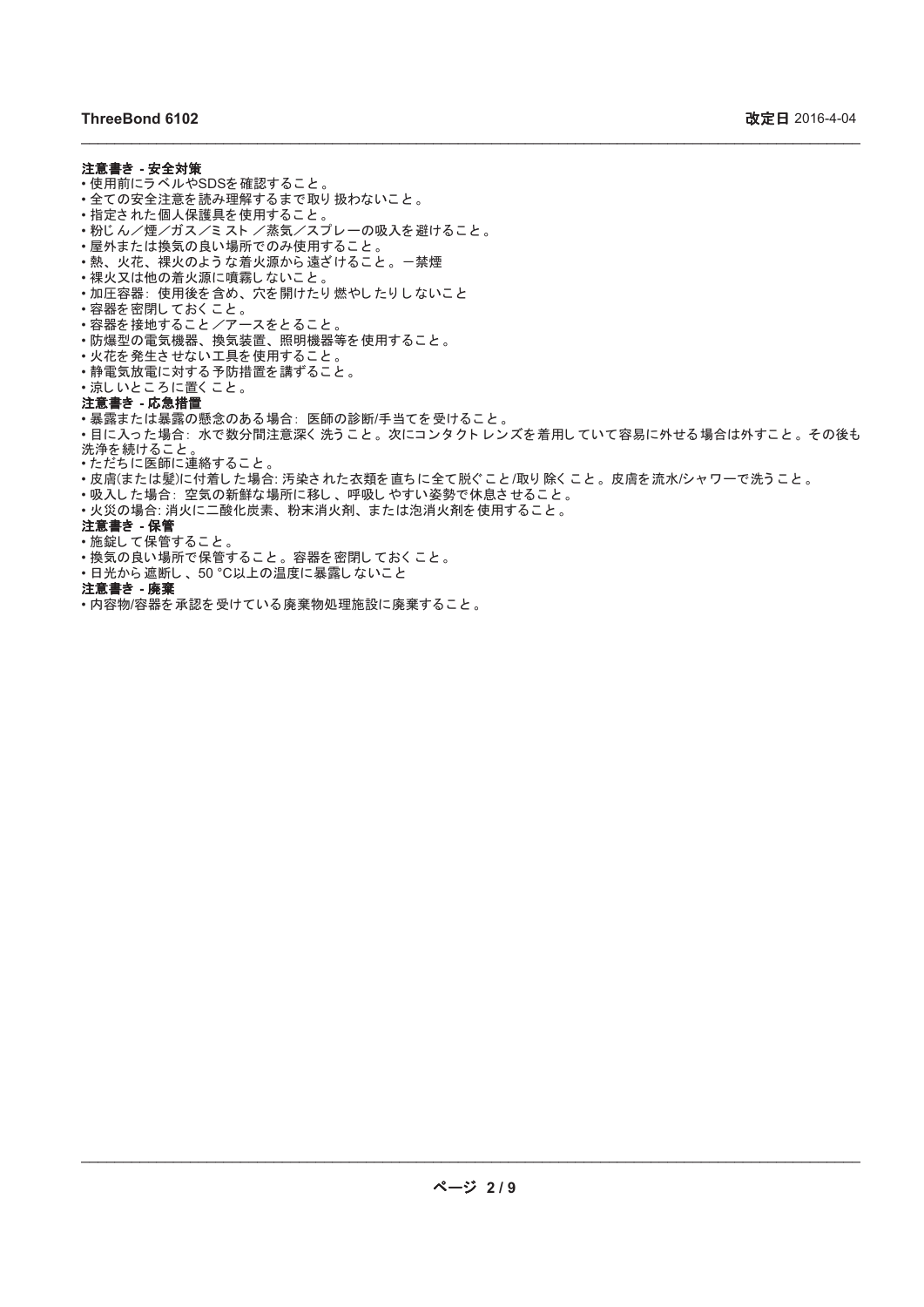# 3. 組成及び成分情報

#### 単一の化学物質または混合物 混合物

労働安全衛生法 名称等を通知すべき危険物及び有害物は2016年6月1日より労働安全衛生法 名称等を表示すべき危険物及び有害物とリスク アセスメント実施対象物質に該当します。

\_\_\_\_\_\_\_\_\_\_\_\_\_\_\_\_\_\_\_\_\_\_\_\_\_\_\_\_\_\_\_\_\_\_\_\_\_\_\_\_\_\_\_\_\_\_\_\_\_\_\_\_\_\_\_\_\_\_\_\_\_\_\_\_\_\_\_\_\_\_\_\_\_\_\_\_\_\_\_\_\_\_\_\_\_\_\_\_\_\_\_\_\_

| 化学物質名                    | 濃度又は濃度範囲(%) | 化審法                         | 安衛法番号       | CAS番号     |
|--------------------------|-------------|-----------------------------|-------------|-----------|
| ジメチルエーテル                 | 45-55       | $(2)-360$                   |             | 115-10-6  |
| 水                        | $15 - 25$   |                             |             | 7732-18-5 |
| アクリル樹脂                   | $5 - 15$    |                             |             |           |
| n-プロピルアルコール              | $1 - 10$    | $(2) - 207$                 |             | 71-23-8   |
| エチレングリコールモノ<br>イソブチルエーテル | $1 - 10$    | $(7)-97, (2)-407, (2)-2424$ |             | 4439-24-1 |
| プロピレングリコールモ<br>ノメチルエーテル  | $1 - 10$    | $(7)-97, (2)-404$           |             | 107-98-2  |
| トリエチルアミン                 | ∣<1         | $(2) - 141$                 |             | 121-44-8  |
| カーボンブラック                 | l<1         | $(5)-3328(5)-5222$          |             | 1333-86-4 |
| イソプロピルアルコール              | $\leq$ 1    | $(2)-207$                   | $2-(8)-319$ | 67-63-0   |
| エチレングリコール                | $\leq$ 1    | $(2) - 230$                 |             | 107-21-1  |
| アンモニア水                   | l<1         |                             |             |           |

### 労働安全衛生法

| 規制区分                                              | 法文物質名                   | 政令番号 |
|---------------------------------------------------|-------------------------|------|
| 名称等を通知すべき危険物及び有害物(法第57<br>条の2、<br>施行令第18条の2別表第9   | アンモニア                   | 139  |
| 名称等を通知すべき危険物及び有害物(法第57<br>条の2、<br>施行令第18条の2別表第9   | エチレングリコール               | 75   |
| 名称等を通知すべき危険物及び有害物(法第5 7<br>条の2 、施行令第1 8 条の2 別表第9) | <b> カーボンブラック</b>        | 130  |
| 名称等を通知すべき危険物及び有害物(法第57<br> 条の2、施行令第18条の2別表第9      | プロピルアルコール               | 494  |
| 名称等を通知すべき危険物及び有害物(法第5 7<br>条の2 、施行令第1 8 条の2 別表第9) | プロピレングリコールモノメチルエー<br>テル | 496  |

| 化審法                 |                 |      |  |
|---------------------|-----------------|------|--|
| 規制区分                | 法文物質名           | 政令番号 |  |
| 優先評価化学物質(法第2条第5項)   | イソプロピルアルコール     | l102 |  |
| 優先評価化学物質(法第2条第5項)   | エチレングリコール       | 1105 |  |
| 優先評価化学物質(法第2条第5項)   | 2 ーイソブト キシエタノール | l150 |  |
| 優先評価化学物質(法第2 条第5 項) | ト リエチルアミン       | 190  |  |

# 4. 応急処置

| 5. 火災時の措置     |                                                                                                |  |
|---------------|------------------------------------------------------------------------------------------------|--|
| 医師に対する特別な注意事項 | 被災者を暖かく安静にしておくこと。                                                                              |  |
| 応急措置をする者の保護   | 医療関係者が物質の関与を認識し、彼ら自身の保護対策を講じていることを確認する<br>こと。                                                  |  |
| 飲み込んだ場合       | 口をすすぐこと。 医師の診断/手当てを受けること。                                                                      |  |
| 眼に入った場合       | 目に入った場合:水で数分間注意深く洗うこと。次にコンタクトレンズを着用していて容<br>易に外せる場合は外すこと。その後も洗浄を続けること。 直ちに医師の診断/手当てを受<br>けること。 |  |
| 皮膚に付着した場合     | 液化ガスに接触した場合、ぬるま湯で凍った部分を融かすこと。                                                                  |  |
| 吸入した場合        | 被災者を空気の新鮮な場所に移すこと。 呼吸が不規則になった場合または停止した場合に<br>は、人工呼吸を施すこと。 呼吸が困難な場合には酸素吸入を行うこと。                 |  |

## 引火性の特性

ᐜჾ䛿⇕䛩䜛 䛸 ⇿Ⓨ䛩䜛 䛣 䛸 䛜䛒䜛 䚹 \_\_\_\_\_\_\_\_\_\_\_\_\_\_\_\_\_\_\_\_\_\_\_\_\_\_\_\_\_\_\_\_\_\_\_\_\_\_\_\_\_\_\_\_\_\_\_\_\_\_\_\_\_\_\_\_\_\_\_\_\_\_\_\_\_\_\_\_\_\_\_\_\_\_\_\_\_\_\_\_\_\_\_\_\_\_\_\_\_\_\_\_\_

䝨䞊䝆 **3 / 9**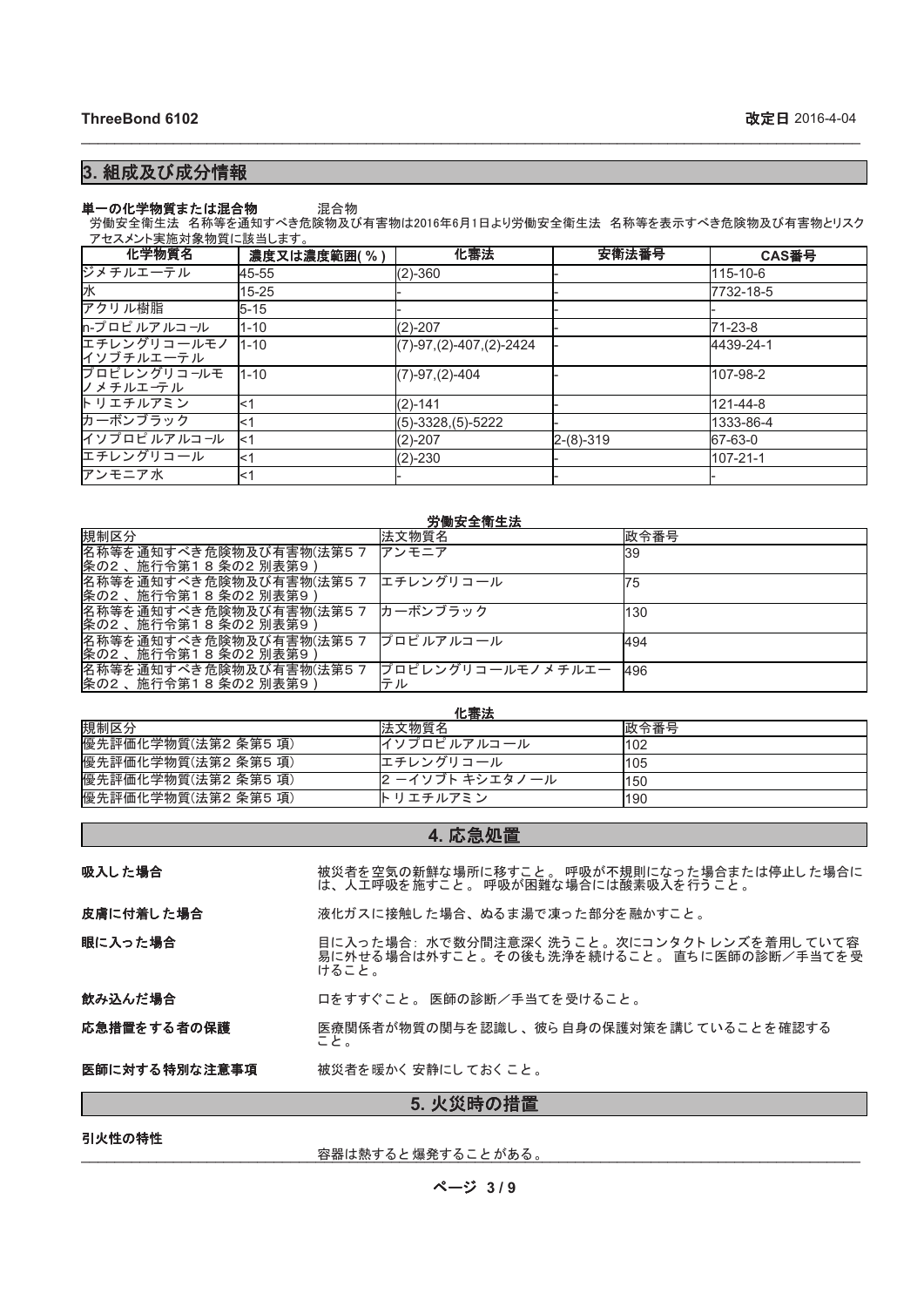| 消火剤      | 周囲火災の種類に適した消火剤を使用すること 粉末消火剤またはCO2。 リスクを伴わず<br>に行えるのであれば、容器を火災区域から移動させること 損傷したエアゾール缶の取り扱<br>いに注意すること |
|----------|-----------------------------------------------------------------------------------------------------|
| 特有の危険有害性 | 燃えるものもあるが容易に点火するものはない 破裂したボンベは突進することがある。                                                            |
| 特有の消火方法  | 消火作業を行う者は、保護具(保護眼鏡,保護衣,呼吸用保護具等)を着用して、風上から<br>消火する。                                                  |

\_\_\_\_\_\_\_\_\_\_\_\_\_\_\_\_\_\_\_\_\_\_\_\_\_\_\_\_\_\_\_\_\_\_\_\_\_\_\_\_\_\_\_\_\_\_\_\_\_\_\_\_\_\_\_\_\_\_\_\_\_\_\_\_\_\_\_\_\_\_\_\_\_\_\_\_\_\_\_\_\_\_\_\_\_\_\_\_\_\_\_\_\_

# 6. 漏出時の措置

| 7 取り扱い及び保管上の注意   |                                                                                       |  |
|------------------|---------------------------------------------------------------------------------------|--|
| 二次災害の防止策         | すべての発火源を速やかに取除く(近傍での喫煙、火花や火炎の禁止)。                                                     |  |
| 浄化の方法            | 漏出物または漏出源に直接水を向けてはならない。                                                               |  |
| 封じ 込め及び浄化の方法及び機材 | 可能なら漏出している容器の向きを変え、液体よりもガスが漏出するようにする。 物質を<br>蒸発させる。                                   |  |
| 環境に対する注意事項       | 水噴霧を用いて蒸気を減少させるか蒸気雲が流れる進路を変える。流去水が漏出物に接触<br>するのを防ぐこと。 水路、下水道、地下室または閉めきった場所への侵入を防止すること |  |
| 緊急措置             | <b>人体に対する注意事項、保護具および</b> 漏出物に触れたり、その上を歩いたりしないこと。 リスクを伴わずに可能なら、漏出を止<br>めること。           |  |

# <u>7. AXソ 1次い 次 い ) 木 旨 エ い /エ 忌</u>

| 取り 扱い<br>安全取扱注意事項<br>技術的対策 | 『8.ばく露防止措置及び保護措置』に記載の設備対策を行い、保護具を着用する。                    |
|----------------------------|-----------------------------------------------------------|
| 局所排気、全体換気                  | 『 8. ばく 露防止措置及び保護措置』に記載の設備対策を行い、保護具を着用する。                 |
| 保管<br>安全な保管条件              | 直射日光、40°C以上になるところ、錆の発生しやすい水のかかるところや湿気の多い場所<br>を避けて保管すること。 |
| 安全な容器包装材料                  | 保管の際には、容器を移し替えないこと。また容器から出したものを中に戻さないこと。                  |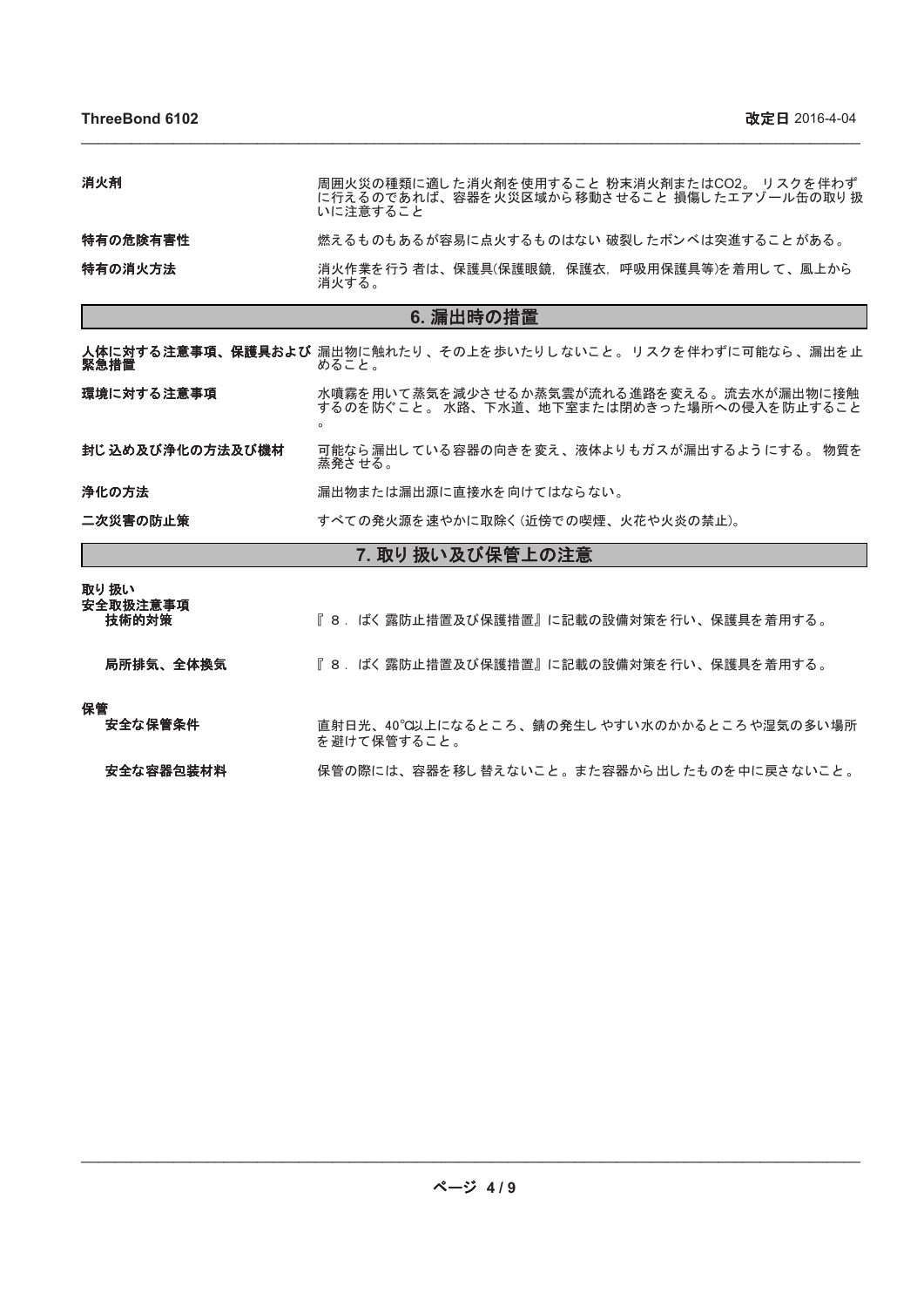# 8. ばく 露防止及び保護措置

\_\_\_\_\_\_\_\_\_\_\_\_\_\_\_\_\_\_\_\_\_\_\_\_\_\_\_\_\_\_\_\_\_\_\_\_\_\_\_\_\_\_\_\_\_\_\_\_\_\_\_\_\_\_\_\_\_\_\_\_\_\_\_\_\_\_\_\_\_\_\_\_\_\_\_\_\_\_\_\_\_\_\_\_\_\_\_\_\_\_\_\_\_

## ばく 露限界

| 化学物質名                   | 日本産業衛生学会                                                                | 労働安全衛生法作業環境評価基<br>準 - 管理濃度 | ACGIH 許容濃度、暴露限界                                 |
|-------------------------|-------------------------------------------------------------------------|----------------------------|-------------------------------------------------|
| n-プロピルアルコール             |                                                                         |                            | TWA: 100 ppm                                    |
| プロピレングリコールモノメチ<br>ルエーテル |                                                                         |                            | STEL: 100 ppm<br>TWA: 50 ppm                    |
| トリエチルアミン                |                                                                         |                            | STEL: 3 ppm<br>TWA: 1 ppm<br><b>Skin</b>        |
| カーボンブラック                | TWA: $4 \text{ mg/m}^3$<br>TWA: 1 $mq/m3$                               |                            | TWA: 3 mg/m <sup>3</sup> inhalable<br>fraction  |
| イソプロピルアルコール             | Ceiling: 400 ppm<br>Ceiling: 980 mg/m <sup>3</sup><br>ISHL/ACL: 200 ppm | ISHL/ACL: 200 ppm          | STEL: 400 ppm<br><b>TWA: 200 ppm</b>            |
| エチレングリコール               |                                                                         |                            | Ceiling: 100 mg/m <sup>3</sup> aerosol<br>lonly |

設備対策 屋内作業場で使用の場合は、発生源の密閉化または局所排気装置の設置等の対策をする。 取扱場所の近くに、安全シャワー,手洗い,洗顔装置を設け、その位置を明瞭に表示する ことが望ましい。

個人用保護具<br> O 呼吸用保護具

- 
- 
- 

O **手の保護具 適**切な保護手袋(ポリエチレン製,ゴム製等の不浸透性素材のもの)を着用すること。<br>O **眼の保護具 サ**イドシールド付き保護眼鏡(またはゴーグル)を着用すること。<br>O **皮膚及び身体の保護具** 必要に応じて保護前掛け、保護長靴などを使用する。半袖の作業着の使用は避ける。 O **眼の保護具** サイド シールド 付き 保護眼鏡(またはゴーグル)を着用すること 。 O **皮膚及び身体の保護具** 必要に応じて保護前掛け、保護長靴などを使用する。半袖の作業着の使用は避ける。

### 注記 ろんご ろんご おおおく あいぼん さんぶん 取扱のない 取扱中は飲食禁止および禁煙。

換気が十分でない場合には、呼吸用保護具を着用すること。

| 9. 物理的及び化学的特性 |  |
|---------------|--|
|---------------|--|

| 形状<br>臭い                               | 液体<br>特異臭<br>黒色            |       |
|----------------------------------------|----------------------------|-------|
| 特性<br>pH<br>融点/凝固点                     | 值<br>9.8<br>データなし          | 備考    |
| 沸点 / 沸点範囲<br>引火点<br>蒸発速度<br>燃焼性(固体、気体) | データなし<br>37.4 °C<br>データなし  | セタ密閉式 |
| 空気中での可燃限界<br>燃焼上限:<br>燃焼下限:            | データなし<br>データなし             |       |
| 比重<br>水への溶解度<br>自然発火温度                 | 0.97<br>水に可溶<br>データなし      |       |
| 分解温度<br>粘度                             | データなし<br>115 mPa $\cdot$ s |       |

# 10. 安定性及び反応性

化学的安定性 オンチン 通常の条件下で安定。

危険有害反応可能性 オンチン 通常の条件では危険有害な反応は起こらない。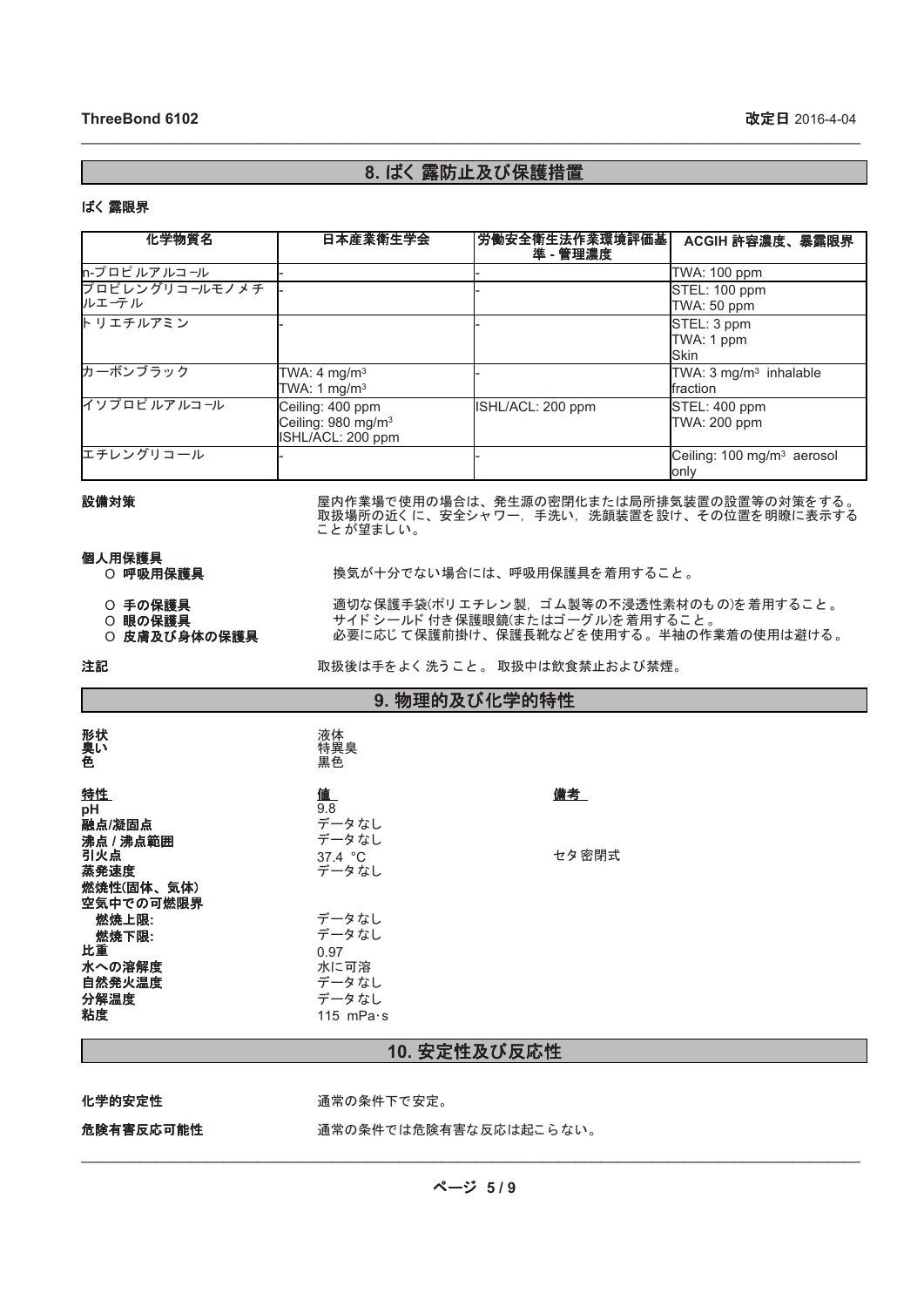## **ThreeBond 6102**

避けるべき条件 みんじょう 加熱

混触危険物質 おおおろ 利用可能な情報はない。

危険有害な分解生成物 おろん 燃焼すると条件によって有害ガスが生成することがある

# 11. 有害性情報

\_\_\_\_\_\_\_\_\_\_\_\_\_\_\_\_\_\_\_\_\_\_\_\_\_\_\_\_\_\_\_\_\_\_\_\_\_\_\_\_\_\_\_\_\_\_\_\_\_\_\_\_\_\_\_\_\_\_\_\_\_\_\_\_\_\_\_\_\_\_\_\_\_\_\_\_\_\_\_\_\_\_\_\_\_\_\_\_\_\_\_\_\_

#### 急性毒性

以下の値はGHS文書の第3.1章に基づいて算出された **吸入LC50 製品としてデータなし。** 

# 毒性の数値指標 - 成分情報

| 化学物質名                    | 経口LD50                   | 経皮LD50                                        | 吸入LC50                                |
|--------------------------|--------------------------|-----------------------------------------------|---------------------------------------|
| ジメチルエーテル                 |                          |                                               | $=$ 308.5 mg/L (Rat) 4 h              |
| 氶                        | > 90 mL/kg (Rat)         |                                               |                                       |
| n-プロピルアルコール              | $= 1870$ mg/kg (Rat)     | $= 4049$ mg/kg (Rabbit)                       | > 13548 ppm (Rat) 4 h                 |
| エチレングリコールモノイソブ<br>チルエーテル | $= 400$ mg/kg (Rat)      | $= 710 \mu L/k$ (Rabbit)                      |                                       |
| プロピレングリコールモノメチ<br>ルエーテル  | $= 5000$ mg/kg (Rat)     | $= 13$ g/kg (Rabbit)                          | $> 6$ mg/L (Rat) 4 h                  |
| トリエチルアミン                 | $=$ 460 mg/kg (Rat)      | $= 415$ mg/kg (Rabbit) = 570<br>µL/k (Rabbit) | $= 1250$ ppm (Rat) 4 h                |
| カーボンブラック                 | 15400 mg/kg (Rat)        | > 3 g/kg (Rabbit)                             |                                       |
| イソプロピルアルコール              | $= 1870$ mg/kg (Rat)     | $= 4059$ mg/kg (Rabbit)                       | $= 72600$ mg/m <sup>3</sup> (Rat) 4 h |
| エチレングリコール                | 4000 - 10200 mg/kg (Rat) | $= 10600$ mg/kg (Rat) = 9530<br>µL/k (Rabbit) |                                       |

#### 短期的及び長期的暴露による直後の影響と遅発性の影響及び慢性的影響

皮膚腐食性及び皮膚刺激性 製品としてデータなし。

眼に対する重篤な損傷性又は眼刺激性 製品としてデータなし。

呼吸器感作性又は皮膚感作性 製品としてデータなし。

生殖細胞変異原性 みちょう 製品としてデータなし。

発がん性 以下に表が掲示される場合、本製品に含有される発がん性物質の情報を示している。表が 掲示されない場合製品としてデータなし。

| 化学物質名       | 日本産業衛生学会 | <b>IARC</b>      |
|-------------|----------|------------------|
| カーボンブラック    |          | <b>IGroup 2B</b> |
| イソプロピルアルコール |          | <b>IGroup</b>    |
|             |          | Group 3          |

# 生殖毒性

製品としてデータなし。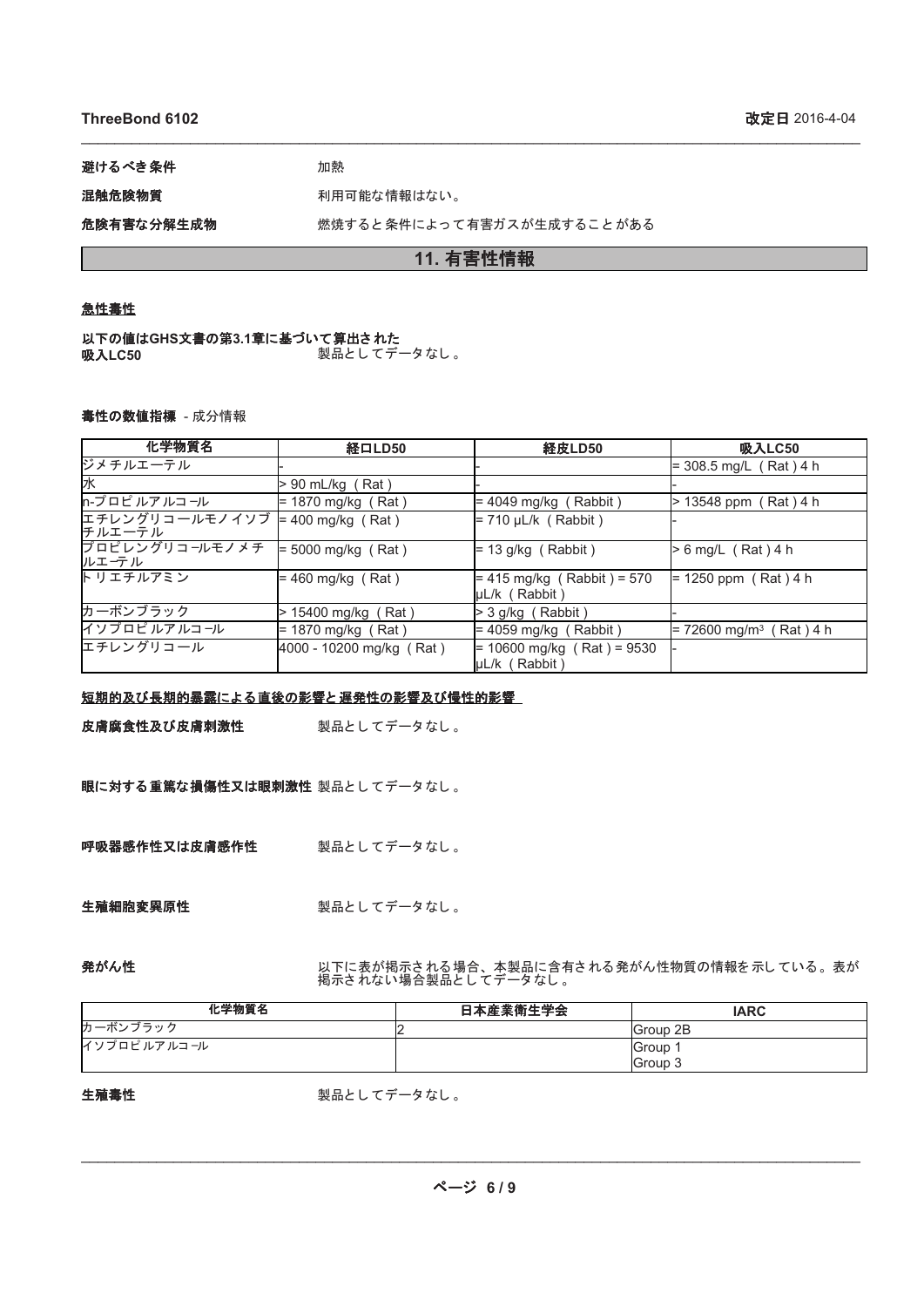特定標的臓器毒性、単回ばく露 製品としてデータなし。

特定標的臓器毒性、反復ばく露 製品としてデータなし。

吸引性呼吸器有害性 みちょう 製品としてデータなし。

# 12. 環境影響情報

\_\_\_\_\_\_\_\_\_\_\_\_\_\_\_\_\_\_\_\_\_\_\_\_\_\_\_\_\_\_\_\_\_\_\_\_\_\_\_\_\_\_\_\_\_\_\_\_\_\_\_\_\_\_\_\_\_\_\_\_\_\_\_\_\_\_\_\_\_\_\_\_\_\_\_\_\_\_\_\_\_\_\_\_\_\_\_\_\_\_\_\_\_

生態毒性

□□↓↓↓□

水生環境に対する慢性危険有害性 製品としてデータなし。

| 化学物質名                            | 藻類/水生植物                                                                                            | 魚類                                                                                                                                                                                                                                                                                                                                                                               | 甲殻類                                                                                          |
|----------------------------------|----------------------------------------------------------------------------------------------------|----------------------------------------------------------------------------------------------------------------------------------------------------------------------------------------------------------------------------------------------------------------------------------------------------------------------------------------------------------------------------------|----------------------------------------------------------------------------------------------|
| ln-プロピルアルコ <i>ー</i> ル            |                                                                                                    | 4480: 96 h Pimephales<br>promelas mg/L LC50<br>flow-throuah                                                                                                                                                                                                                                                                                                                      | 3642: 48 h Daphnia magna<br>mg/L EC50<br>3339 - 3977: 48 h Daphnia<br>magna mg/L EC50 Static |
| プロピレングリコ <i>ー</i> ルモノメチ<br>ルエーテル |                                                                                                    | 4600 - 10000: 96 h Leuciscus<br>idus mg/L LC50 static 20.8: 96 h mg/L EC50<br>Pimephales promelas g/L LC50<br>static                                                                                                                                                                                                                                                             | 23300: 48 h Daphnia magna                                                                    |
| ト リエチルアミン                        |                                                                                                    | 43.7: 96 h Pimephales promelas 200: 48 h Daphnia magna mg/L<br>mg/L LC50 static                                                                                                                                                                                                                                                                                                  | <b>EC50</b>                                                                                  |
| カーボンブラック                         |                                                                                                    |                                                                                                                                                                                                                                                                                                                                                                                  | >5600: 24 h Daphnia magna<br>mg/L EC50                                                       |
| イソプロピルアルコール                      | 1000: 96 h Desmodesmus<br>subspicatus mg/L EC50 1000:<br>72 h Desmodesmus<br>subspicatus mg/L EC50 | 1400000: 96 h Lepomis<br>macrochirus µg/ LC50 9640: 96   mg/L EC50<br>h Pimephales promelas mg/L<br>LC50 flow-through 11130: 96 h<br>Pimephales promelas mg/L<br>LC50 static                                                                                                                                                                                                     | 13299: 48 h Daphnia magna                                                                    |
| エチレングリコール                        | 6500 - 13000: 96 h<br>mg/L EC50                                                                    | 14 - 18: 96 h Oncorhynchus<br>Pseudokirchneriella subcapitata mykiss mL/L LC50 static 27540: mg/L EC50<br>96 h Lepomis macrochirus mg/L<br>LC50 static 41000: 96 h<br>Oncorhynchus mykiss mg/L<br>LC50 40761: 96 h<br>Oncorhynchus mykiss mg/L<br>LC50 static 40000 - 60000: 96 h<br>Pimephales promelas mg/L<br>LC50 static 16000: 96 h Poecilia<br>reticulata mg/L LC50 static | 46300: 48 h Daphnia magna                                                                    |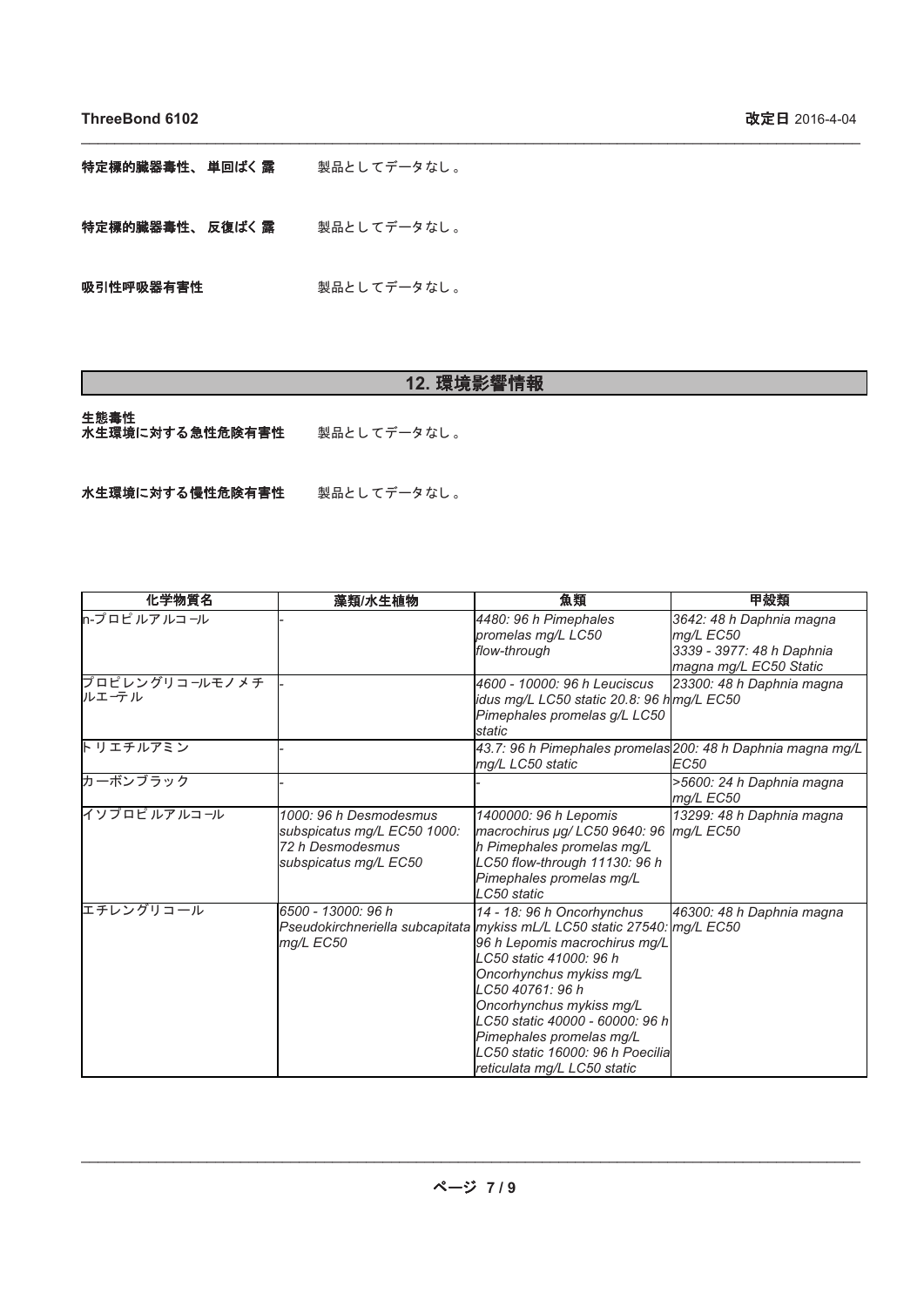**ThreeBond 6102** 2016-4-04

| 残留性·分解性     | 製品としてデータなし。 |
|-------------|-------------|
| 生物蓄積性       | 製品としてデータなし。 |
| 土壌中の移動性     | 製品としてデータなし。 |
| 内分泌かく 乱物質情報 | 製品としてデータなし。 |

| 13. 廃棄上の注意                                                            |                                                                                                                                                        |  |  |  |
|-----------------------------------------------------------------------|--------------------------------------------------------------------------------------------------------------------------------------------------------|--|--|--|
| 残余廃棄物                                                                 | 国、都道府県、および市町村の規制に従って廃棄すること。 都道府県知事などの許可を受けた産業廃棄物処理業者、もしくは地方公共団体がその処理を行っている場合にはそこに<br>けた産業廃棄物処理業者、もしくは地方公共団体がその処理を行っている場合にはそこに<br>埋め立てたり投棄することはしてはならない。 |  |  |  |
| 汚染容器及び包装                                                              | 使用済みの容器・ウエス等も、残余廃棄物と同様に処理する。                                                                                                                           |  |  |  |
| 14. 輸送上の注意                                                            |                                                                                                                                                        |  |  |  |
|                                                                       |                                                                                                                                                        |  |  |  |
| IMO/海上規制<br>UN/ID番号<br>品名<br>国連分類<br>EmS - No                         | <b>UN1950</b><br>Aerosols<br>2.1<br>$F-D$ , S-U                                                                                                        |  |  |  |
| ICAO/IATA/航空規制<br>UN/ID番号<br>品名<br>国連分類                               | <b>UN1950</b><br>Aerosols<br>2.1                                                                                                                       |  |  |  |
| ADR(EU)/陸上規制<br>UN/ID番号<br>品名<br>国連分類<br>$ERG \sqsupset$ <sup>"</sup> | <b>UN1950</b><br>Aerosols<br>2.1<br>10 <sub>C</sub>                                                                                                    |  |  |  |
| 国内規制<br>国連番号<br>品名<br>国連分類<br>副次危険性<br>船舶安全法<br>民間航空法                 | <b>UN1950</b><br>Aerosols<br>2.1<br>SP63<br>高圧ガス(危規則第3条危険物告示別表第1)<br>航空法の規定に従う。                                                                        |  |  |  |

\_\_\_\_\_\_\_\_\_\_\_\_\_\_\_\_\_\_\_\_\_\_\_\_\_\_\_\_\_\_\_\_\_\_\_\_\_\_\_\_\_\_\_\_\_\_\_\_\_\_\_\_\_\_\_\_\_\_\_\_\_\_\_\_\_\_\_\_\_\_\_\_\_\_\_\_\_\_\_\_\_\_\_\_\_\_\_\_\_\_\_\_\_

# 15. 適用法令

労働安全衛生法 名称等を通知すべき危険物及び有害物は2016年6月1日より労働安全衛生法 名称等を表示すべき危険物及び有害物とリスク アセスメント実施対象物質に該当します。

# 消防法

第4 類 第二石油類(水溶性)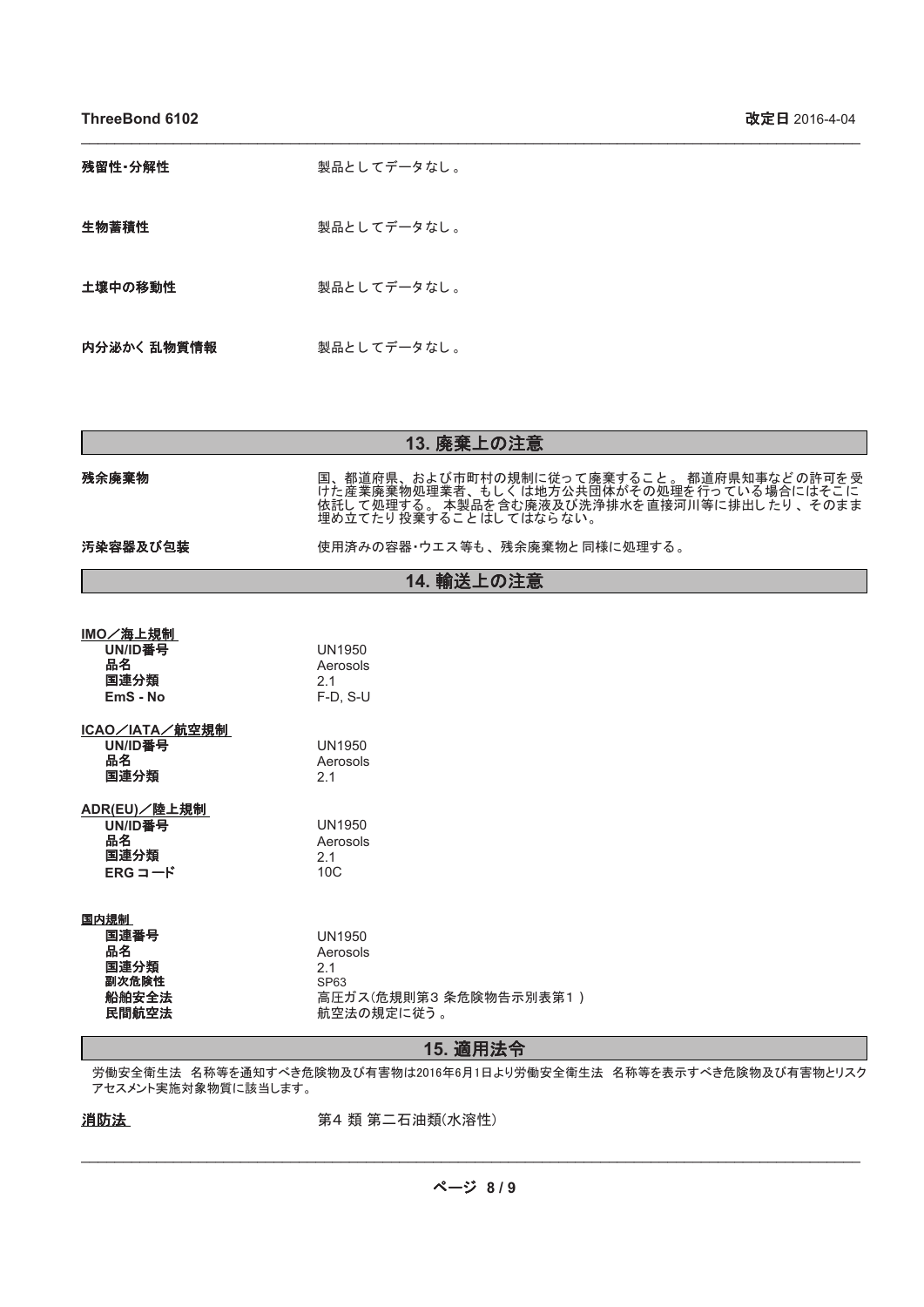**ThreeBond 6102** 2016-4-04

# 化審法 まんない キング 優先評価化学物質(法第2条第5項)

### 労働安全衛生法 ろわき 名称等を通知すべき危険物及び有害物(法第5 7 条の2 、施行令第1 8 条の2 別表第9 )

\_\_\_\_\_\_\_\_\_\_\_\_\_\_\_\_\_\_\_\_\_\_\_\_\_\_\_\_\_\_\_\_\_\_\_\_\_\_\_\_\_\_\_\_\_\_\_\_\_\_\_\_\_\_\_\_\_\_\_\_\_\_\_\_\_\_\_\_\_\_\_\_\_\_\_\_\_\_\_\_\_\_\_\_\_\_\_\_\_\_\_\_\_

# 16. その他の情報

**発行日** 2014-12-15

注記 みらん 製品の特性等に関するお問い合わせは、ご購入先の営業所または株式会社スリーボンド お客様相談室までお願いします。お客様相談室 0120-56-1456

# 免責事項

危険有害性の評価は必ずしも十分ではないので、取扱いには十分注意してください。 記載内容は現時点で入手できた資料や情報に基づいて作成されておりますが、記載のデータや評価に関しては、いかなる保証をな すものではありません。また、記載事項は通常の取扱いを対象としたもので、特別な取扱いをする場合には、用途・用法に適した 安全対策を実施願います。

この情報は、新しい知見及び試験等により改正されることがあります。

この安全データシート は日本国内向けに作成したものですので、無断での翻訳及び海外向けの交付はご遠慮ください。製品を海外 に輸出する場合には、仕向国の法令・規制等について事前にご確認ください。